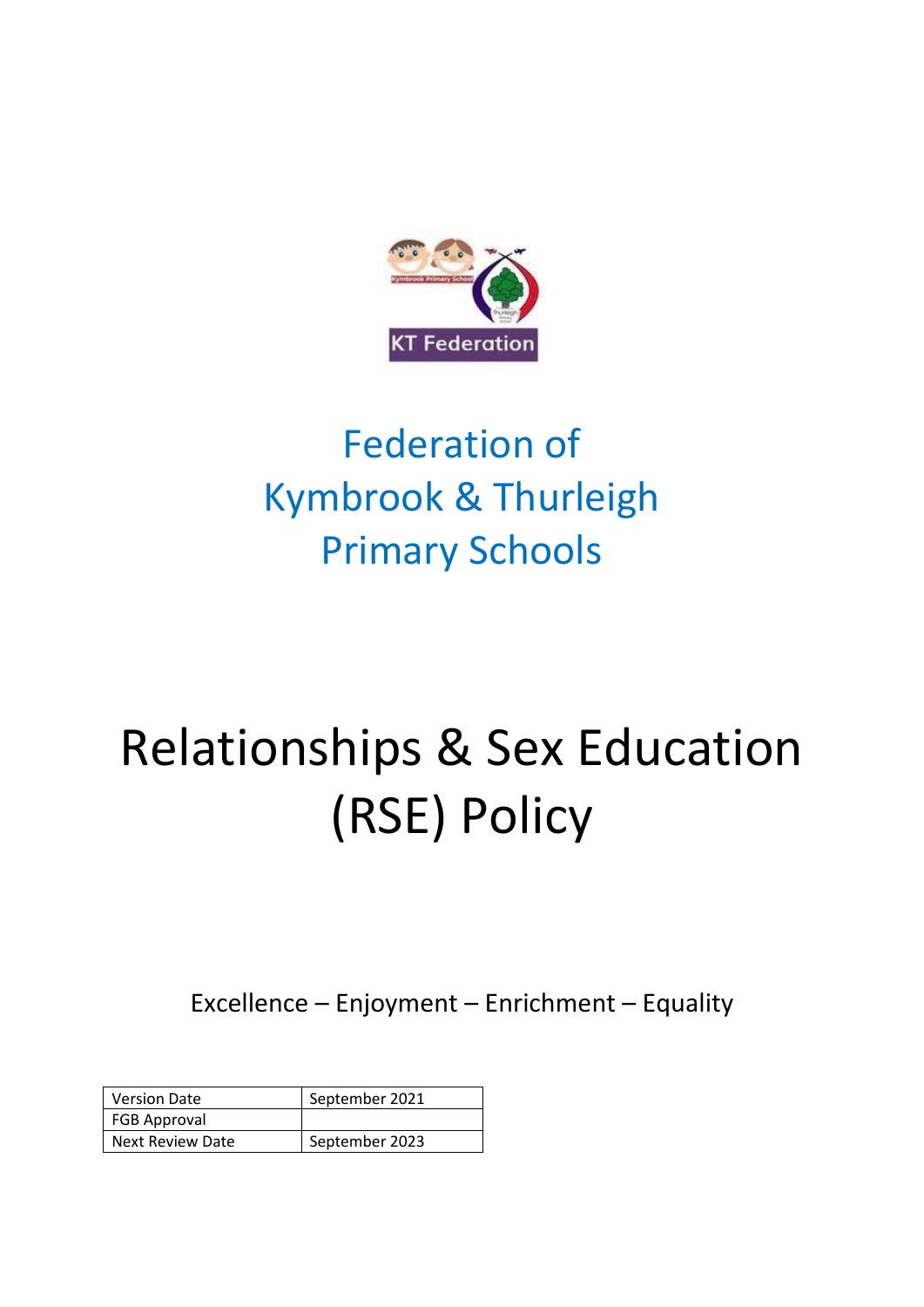# **Aims and Expectations**

The aims of relationships and sex education (RSE) at our school are to:

- Provide a framework in which sensitive discussions can take place
- Prepare pupils for puberty, and give them an understanding of sexual development and the importance of health and hygiene
- Help pupils develop feelings of self-respect, confidence and empathy
- Create a positive culture around issues of sexuality and relationships
- Teach pupils the correct vocabulary to describe themselves and their bodies

# **Statutory Requirements**

As a maintained primary school we must provide relationships education to all pupils as per section 34 of th[e Children and Social work act 2017.](http://www.legislation.gov.uk/ukpga/2017/16/section/34/enacted)

However, we are not required to provide sex education but we do need to teach the elements of sex education contained in the science curriculum.

In teaching RSE, we must have regard to [guidance](https://www.gov.uk/government/consultations/relationships-and-sex-education-and-health-education) issued by the secretary of state as outlined in section 403 of the [Education Act 1996.](http://www.legislation.gov.uk/ukpga/1996/56/contents)

See Appendix A – What children should know by the end of primary school

#### **Manner of provision**

The Governing Board and Head Teacher shall take such steps as are reasonably practicable to secure that where sex education is given to any registered pupils at a maintained school, it is given in such a manner as to encourage those pupils to have due regard to moral considerations and the value of family life.

At both Kymbrook and Thurleigh Primary Schools we teach Relationships and Sex Education (RSE) as set out in this policy.

This policy has been developed in consultation with staff, children and parents. The consultation and policy development involved the following steps:

Review – relevant national information and statutory information was reviewed in developing this policy.

Staff Consultation – all school staff were given the opportunity to look at the policy and make recommendations.

Parents/Carers consultation – parents were invited to form a working group to contribute their views in developing the policy.

Pupil consultation – we investigated what our children wanted from this area of learning. Ratification – once amendments were made, the policy was shared with governors and ratified.

# **Definition**

RSE is about the emotional, social and cultural development of children, and involved learning about relationships, sexual health, sexuality, healthy lifestyles, diversity and personal identify.

RSE involves a combination of sharing information and exploring issues and values. RSE is not about the promotion of sexual activity.

See Appendix B on the information that should be contained in a quality RSE curriculum.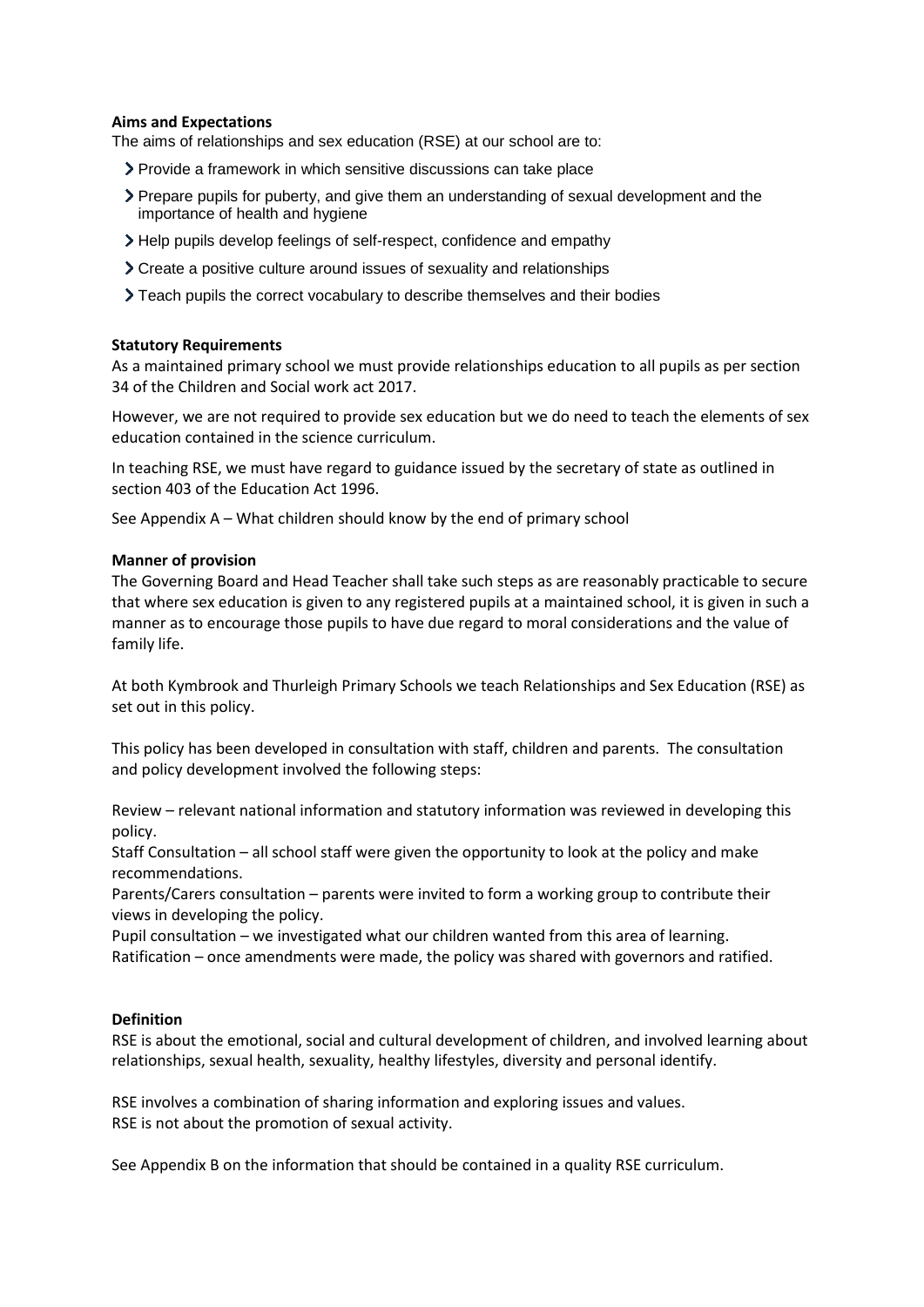#### **Curriculum**

Our curriculum is set out as per Appendix C.

We have developed the curriculum in consultation with parents, children and staff, taking into account the age, needs and feelings of children. If children ask questions outside the scope of this policy, staff will respond in an appropriate manner so they are fully informed and don't seek answers elsewhere, including online.

Although not compulsory, primary sex education at Kymbrook and Thurleigh Primary Schools will focus on:

Preparing boys and girls for the changes that adolescence brings How a baby is conceived and born

For more information about our curriculum, see our curriculum map in Appendix A

#### **Delivery of RSE**

RSE is taught within the personal, social, health and economic (PSHE) education curriculum. Biological aspects of RSE are taught within the science curriculum, and other aspects are included in religious education (RE).

Relationships education focuses on teaching the fundamental building blocks and characteristics of positive relationships including:

Families and people who care for me Caring friendships Respectful relationships Online relationships Being safe

For more information about our RSE curriculum, see Appendix C.

These areas of learning are taught within the context of family life taking care to ensure that there is no stigmatisation of children based on their home circumstances. Families can include single parent families, LGBT parents, families headed by grandparents, adoptive parents, foster parents/carers amongst other structures, along with reflecting sensitively that some children may have a different structure of support around them – for example, looked after children or young carers.

#### **Roles and Responsibilities**

#### **The Governing Board**

The Governing Board will approve the RSE policy, and hold the teacher to account for its implementation.

#### **The Head Teacher**

The head teacher is responsible for ensuring that RSE is taught consistently across the school, and for managing requests from parents/carers to withdraw children from non-statutory components of RSE.